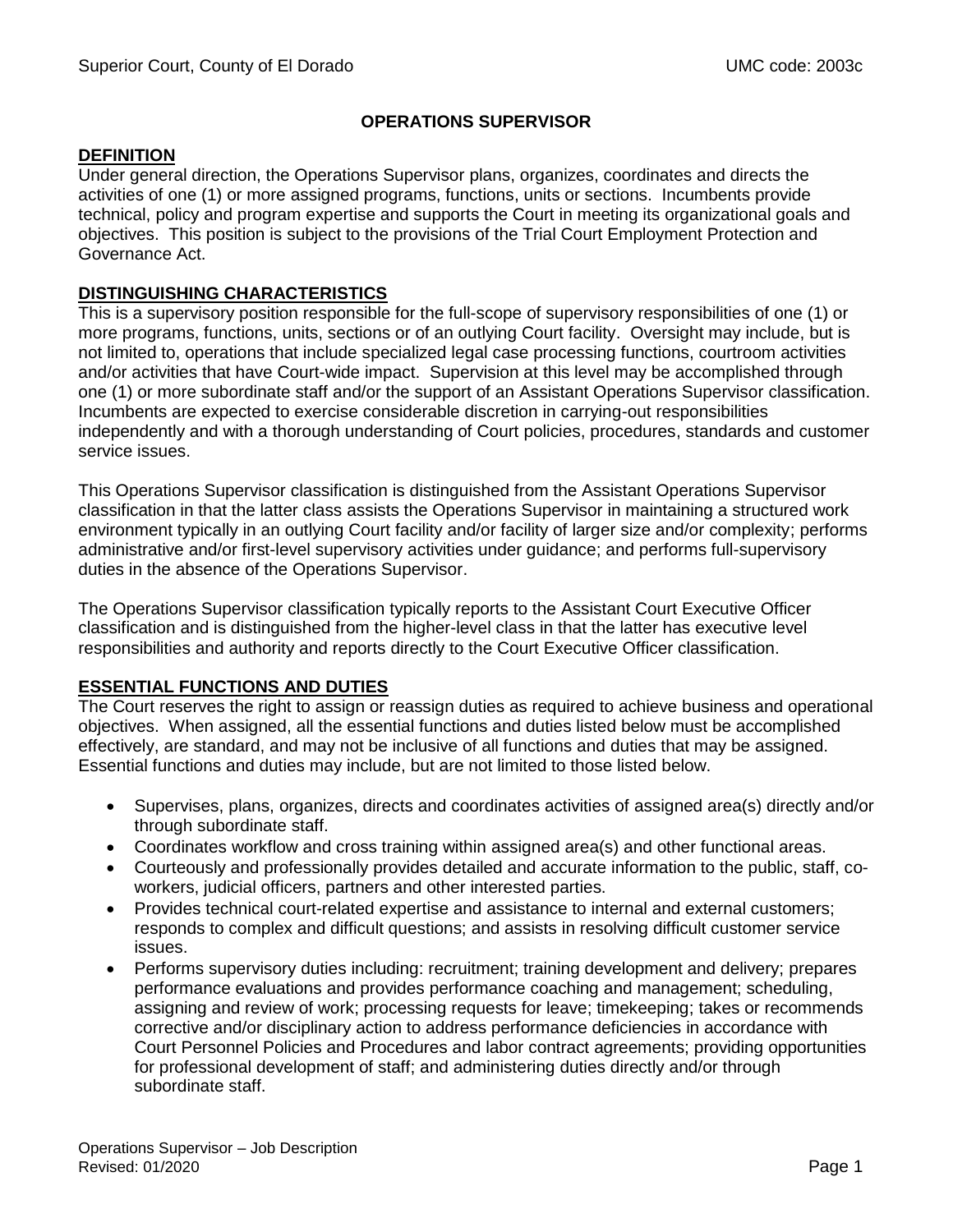- Maintains current knowledge of changes in directives, policies, statutes, legislation, forms and regulations that affect assigned area(s); and identifies, makes suggestions and implements necessary changes to ensure compliance and consistency within assigned area(s).
- Develops and implements procedures, manuals, forms and work methods related to the work of assigned area(s); makes recommendations for improvements in the operation of assigned area(s); assists in and/or formulates procedures and training materials.
- Serves as a representative of the Court, always displaying courtesy, tact, consideration and discretion in all interactions.
- Works closely with the Court Executive Officer, Assistant Executive Officer and internal/external stakeholders to implement administrative and operational programs, policies and procedures for the Court; and directs the development and implementation of organizational policies, procedures and goals for the Court.
- Monitors workflow and assigns work priorities to ensure efficient, timely and accurate operations; coordinates, collects and complies statistical workload reports; collects status reports from staff; and conducts audits of processed work.
- Provides subject matter expertise and answers employees' technical and procedural questions.
- Interprets policies and procedures to employees through staff meetings, bulletins, instructions and other means; informs staff of procedural changes; and conducts staff meetings.
- Prepares and maintains statistical and narrative reports related to the activity and work of the assigned area(s).
- Provides input into the development of the budget for the assigned area(s).
- Ensures adequate coverage for area(s) of oversight (e.g., legal processing, courtroom, judicial services and jury).
- Reviews and updates the Court intranet and internet make sure current and accurate information is available to the public and/or staff.
- Attends meetings and participates on assigned committees.
- Purges and arranges for the destruction of Court documents and records.
- Oversees and implements office safety procedures and policies
- Communicates clearly, concisely and effectively orally and in writing; exercises tact, objectivity, sensitivity, discretion, courtesy and judgment in handling highly emotional issues and situations with a variety of people from diverse, socio-economic and cultural backgrounds.
- Acts as a liaison between administration, judicial officers and support staff; consults with representatives of other operational/administrative areas and outside agencies on matters affecting assigned area(s).
- Establishes and maintains effective working relationships with judicial officers, other staff, members of the public, the parties and others encountered during work.
- Travels between Court facilities as necessary to carry-out duties and/or provide supervision of activities in other area(s) as required.
- Performs a wide variety of technical Court operations duties as necessary to provide back-up coverage for other staff.
- Performs other duties as assigned.

# **EMPLOYMENT STANDARDS**

### **Minimum Qualifications**

To qualify for this classification, an individual must possess any combination of experience and education that would likely produce the required knowledge and abilities. A desirable combination is: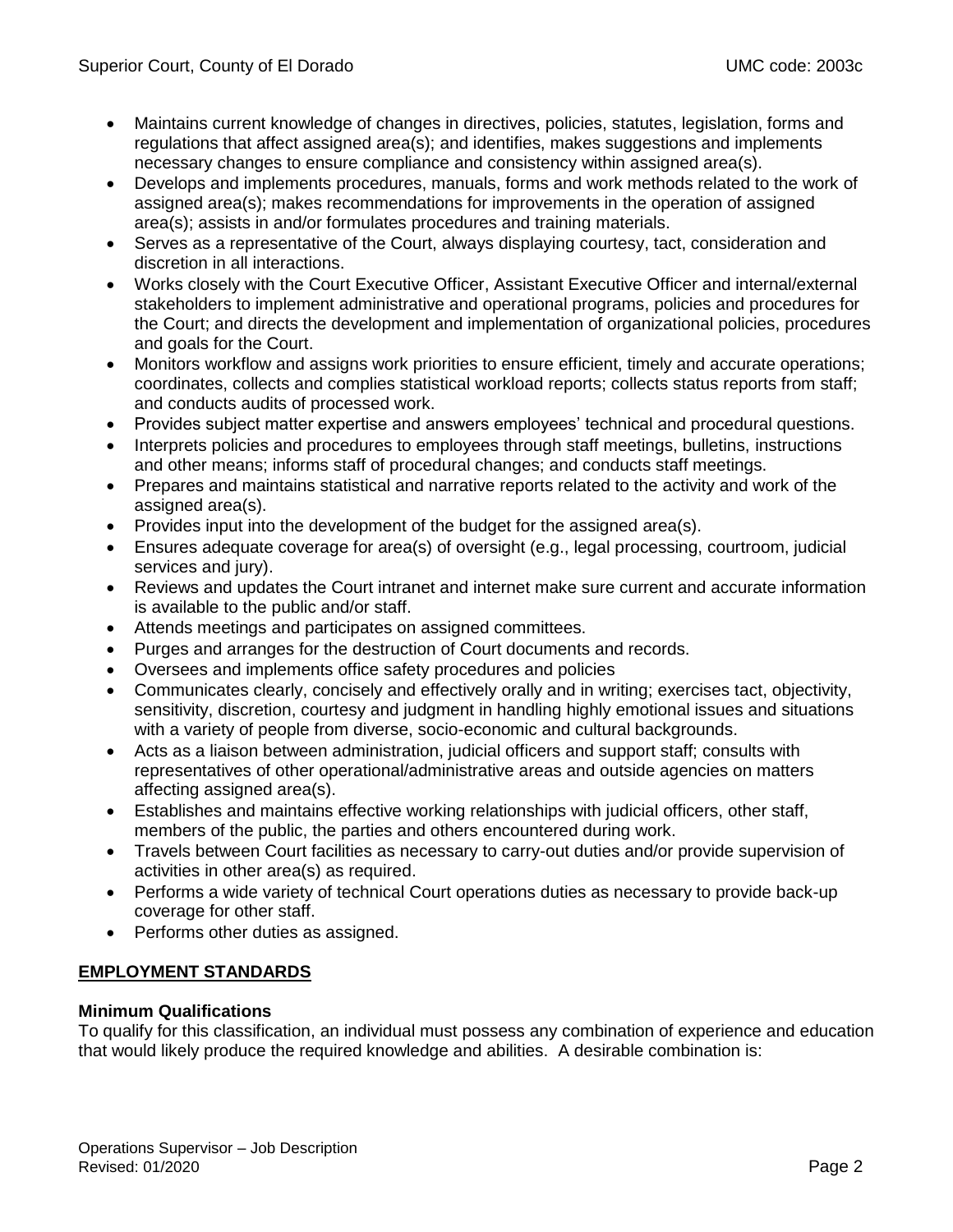## **Either I**

Experience: Five (5) years of increasingly responsible legal clerical experience of which two (2) years includes lead/supervisor experience.

# **Or II**

Experience: Five (5) years of increasingly responsible experience in a variety of administrative areas which includes two (2) years of lead/supervisor experience.

### AND

Education: Associate degree from an accredited college, university or program in business, public administration, judicial administration or closely related field.

Substitution: Additional qualifying experience may substitute for education on a year-for-year basis. Education may not substitute for lead/supervisory experience.

#### **Desirable Qualifications**

Increasingly responsible experience working in a court system and/or graduation from the Court Management Program of the National Center for State Court's Institute for Court Management.

### **Knowledge and Abilities**

Knowledge of:

- Supervisory principles, practices and methods related to selection, training, evaluation, performance management, scheduling and supervision of subordinate staff.
- Superior court functions, characteristics, services and activities.
- Court and courtroom procedures and processes.
- Statutes relating to court legal processes and procedures, including but not limited to: the California Rules of Court; Code of Civil Procedure; Penal Code; Welfare and Institutions Code; Vehicle Code; and other applicable statutes, processes and procedures.
- Principles of management and analysis and organizational design necessary to analyze, recommend and implement change.
- Modern office methods and technology including the use of a personal computer and related software such as word processing, spreadsheets, databases, case management systems and scheduling programs.
- Public and program funding, budgetary preparation, cost analysis and fiscal management.
- Principles and practices of policy and/or procedure development and implementation.
- Principles and practices of research and analysis, including basic mathematics and statistical development and reporting.
- Legal terminology.
- Correct English use, punctuation, spelling and grammar.

Ability to:

- Evaluate situations, develop options, identify alternative solutions, project consequences of proposed actions and implement recommendations in support of goals and policies.
- Research, analyze and evaluate new service delivery methods and techniques.
- Prepare well-organized, clear, concise and accurate documents such as reports and correspondence.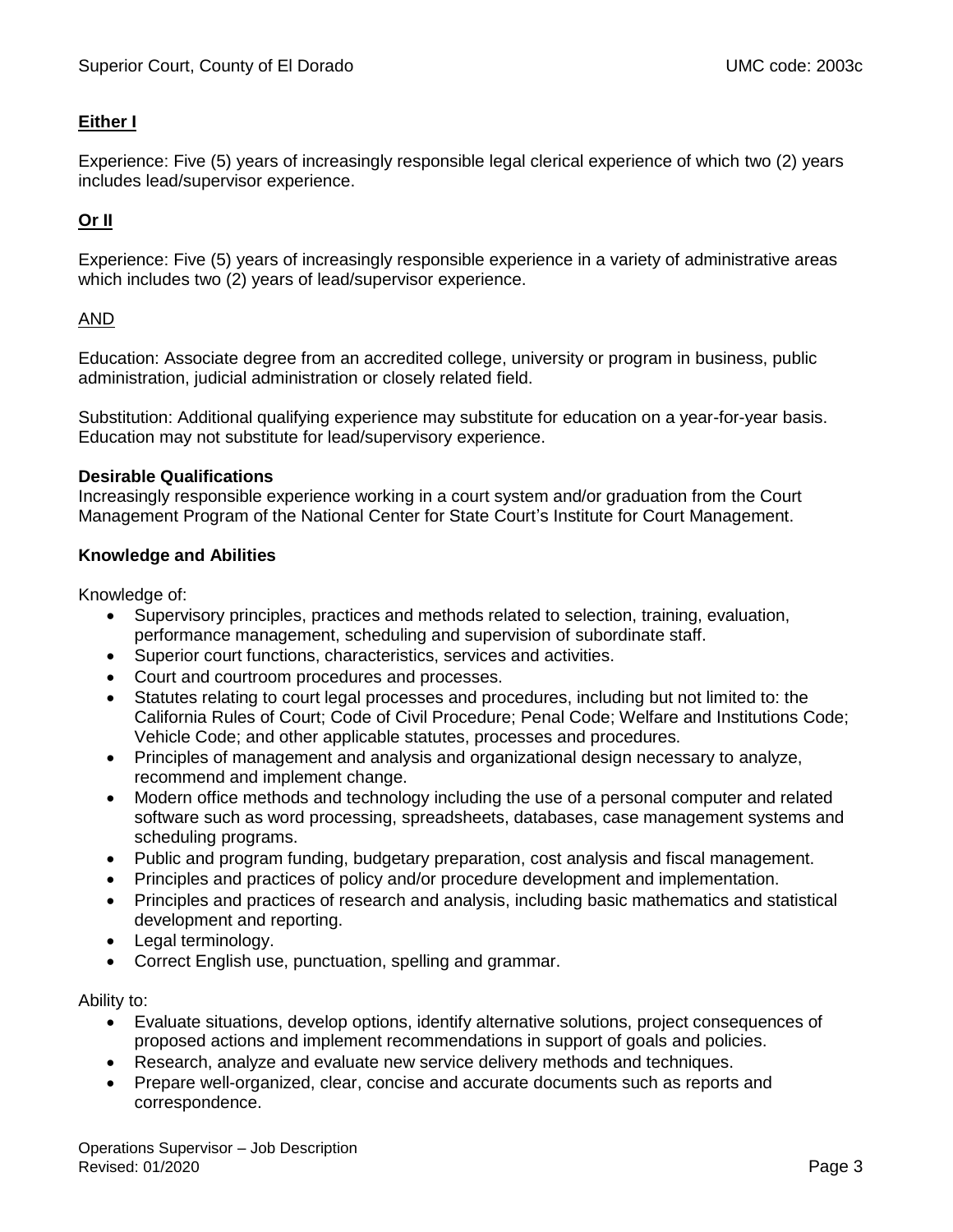- Interpret, apply and explain laws, rules, regulations, policies and procedures.
- Plan, organize, direct and coordinate the work of subordinate staff.
- Select, supervise, mentor, reward, discipline, counsel, motivate and train assigned staff.
- Develop and administer the goals, objectives and procedures of assigned programs, functions, units or sections.
- Communicate clearly and concisely, both orally and in writing.
- Implement change consistent with policies and goals.
- Use strong interpersonal skills to establish and maintain effective working relationships with all levels of Court staff, elected and appointive bodies and members of the general public.
- Administer projects, as part of a team or as project lead, within the project scope, time constraints and resource constraints to achieve the desired objective.
- Use work-related computer applications such as e-mail, word processing, spreadsheets and/or the internet.
- Maintain confidentiality of information and exercise discretion and independent judgment.
- Lead, oversee and coordinate work activities and ensure staff complete responsibilities timely and accurately.
- Work under the pressure of deadlines, conflicting demands and emergencies.
- Understand, follow and give written and oral instructions.
- Complete all duties as assigned timely and accurately.
- Use tact and diplomacy when dealing with sensitive, complex and/or confidential issues and situations.

### **Other Requirements**

- Possession of a valid driver's license may be required depending on the position or the ability to provide alternate methods of transportation that meets job requirements.
- Candidates are required to pass a fingerprint clearance by the Federal Bureau of Investigation (FBI) and Department of Justice (DOJ). Convictions, depending on the type, number and date, may be disqualifying.
- All Court employees must take the Oath of Allegiance.

# **PHYSICAL DEMANDS AND WORK ENVIRONMENT**

The physical demands and work environment characteristics described here are representative of those that must be met by an incumbent to successfully perform the essential functions of this job. Reasonable accommodations may be made to enable individuals with disabilities to perform the essential functions.

**Physical Requirements:** Strength, dexterity, coordination and vision to use a keyboard and monitor; hearing to communicate with the public and Court staff; ability to sit for extended periods of time; walk or otherwise move within the Court facilities; reach with hands and arms; vision to read and write material; sufficient strength to lift, carry, push or pull materials weighing up to 25 pounds; lifting position may be from floor to waist, and/or from the waist to an overhead position; stoop, kneel, squat and crouch to pickup or move objects, office equipment and records; speak clearly on the telephone and before groups.

**Working Environment:** Work is performed in an office environment with little exposure to outside temperatures or dirt and dust. The incumbent's working conditions are typically quiet, but may be loud at times at some locations. The noise level and traffic level in the work environment are similar to a busy office.

Normal business hours are 8:00 a.m. to 5:00 p.m., Monday through Friday. Work outside of these hours may be necessary in certain circumstances. This position is exempt from the provisions of the Fair Labor Standards Act and is not eligible for overtime.